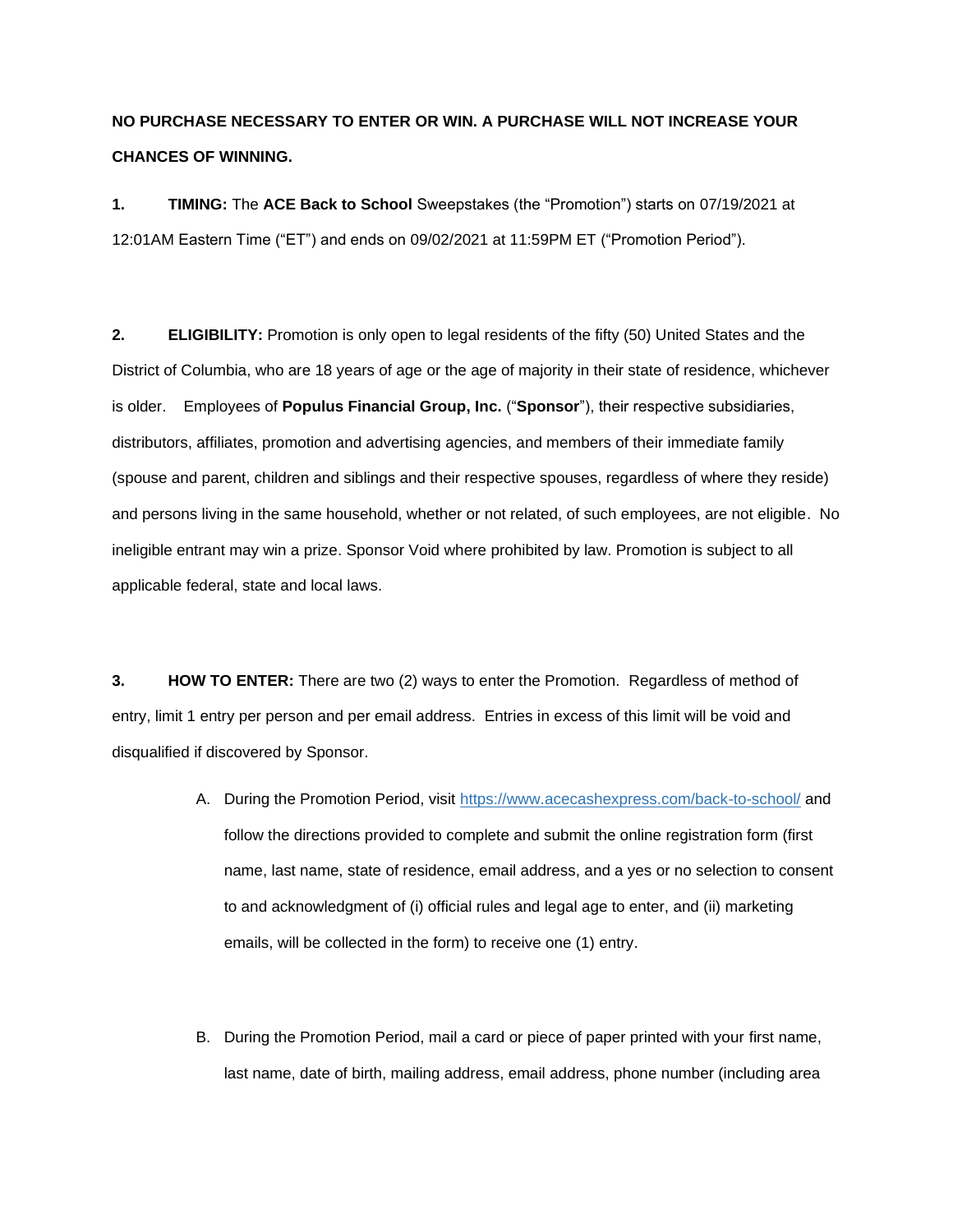code) in an envelope with proper postage affixed to: Populus Financial Group, Back to School Sweepstakes, Inc. 300 E John Carpenter Fwy Ste. 900 Irving, TX 75062. Mail-In Entries must be postmarked curing the Promotion Period and received by Sponsor no later than 09/09/2021.

Method of entry will not affect your chance to win. All entries become the property of Sponsor and will not be acknowledged or returned. Illegible or incomplete Entries are void.

**4. RANDOM DRAWING:** After the close of the Promotion Period, five (5) potential winners will be selected in a random drawing from all eligible entries. Odds of winning will depend on the number of eligible entries received. Sponsor is not obligated to award all prizes if Promotion does not receive a sufficient number of qualifying entries. In no event will Sponsor award more prizes than are specified in these Official Rules.

**5. PRIZES (5):** Five winners will each receive a Target® gift card, Approximate Retail Value ("ARV") of Prize: \$200; total ARV all Prizes: \$1,000. The value of the gift card is less any applicable activation, transaction, or maintenance fees and subject to certain fees, terms, conditions, and restrictions, which will be disclosed on the gift card. Sponsor is not responsible if the gift card is lost, stolen, destroyed, or used without permission, and the gift card will not be replaced. Target® has not sponsored this Promotion in any way. There is no cash alternative in whole or in part for the Prize, and the Prize is non-transferable and non-exchangeable. There will be no refund for unused portions of the Prize. No compensation or alternative to the Prize will be offered due to inability to attend, claim or use the Prize or due to any delay on the part of the winner(s); provided, however that Sponsor reserves the right to substitute a prize of equal or greater monetary value for any Prize. All federal, state, and local taxes and all other costs associated with prize acceptance and use not specified herein as being provided are the sole responsibility of the winners.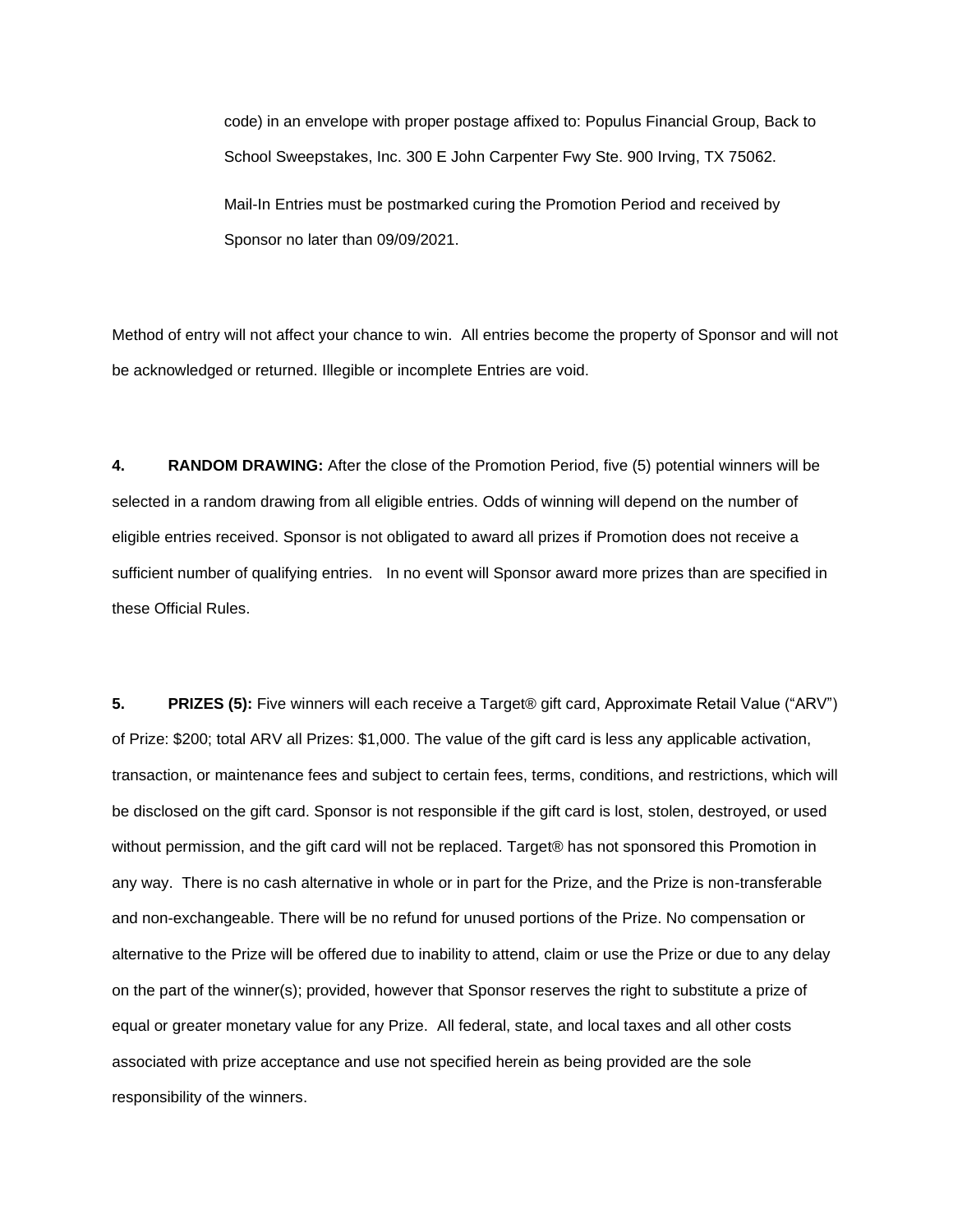**6. WINNER NOTIFICATION:** Sponsor's decisions are final and binding on all matters relating to this Promotion. Potential winners will be notified by email only. Potential winners may be required to complete an Affidavit of Eligibility, Liability and Publicity Release (unless prohibited by law), which must be returned within five (5) days of date appearing on prize notification. Prizes will be distributed by Populus Financial Group, Inc. to the mailing address provided. Mailing addresses of the winners will not be shared beyond the parameters of this Promotion. Return of prize or prize notification as undeliverable, failure to sign and return requested documentation within the specified time period, the inability of Sponsor to contact a potential winner within a reasonable time period or noncompliance with these Official Rules by the potential winner will result in disqualification, and at Sponsor's sole discretion, the applicable prize may be awarded to an alternate. If a potential winner is an eligible minor in his/her jurisdiction of residence, Sponsor reserves the right to award the prize in the name of his/her parent or legal guardian who will be responsible for fulfilling all requirements imposed on winners set forth herein.

**7. GENERAL CONDITIONS:** By participating, each entrant agrees: (a) to abide by these Official Rules and decisions of Sponsor, which shall be final and binding in all respects relating to this Promotion; (b) to release, discharge and hold harmless Sponsor, its respective affiliates, subsidiaries, distributors, and advertising and promotion agencies, and the respective officers, directors, shareholders, employees, agents and representatives of the forgoing (collectively, "Released Parties") from any and all injuries, liability, losses and damages of any kind to persons, including death, or property resulting, in whole or in part, directly or indirectly, from entrant's participation in the Promotion or any Promotion-related activity or the acceptance, possession, use or misuse of the prize; and (c) to the use of his/her name, voice, performance, photograph, caption, entry, and/or likeness for programming, advertising, publicity and promotional purposes in any and all medium, now or hereafter known, worldwide and on the Internet, and in perpetuity by Sponsor and its designees for purpose of advertising and trade, without compensation (unless prohibited by law) or additional consents from entrant or any third party and without further notice, approval or inspection, and to execute specific consent to such use in connection with the Promotion. By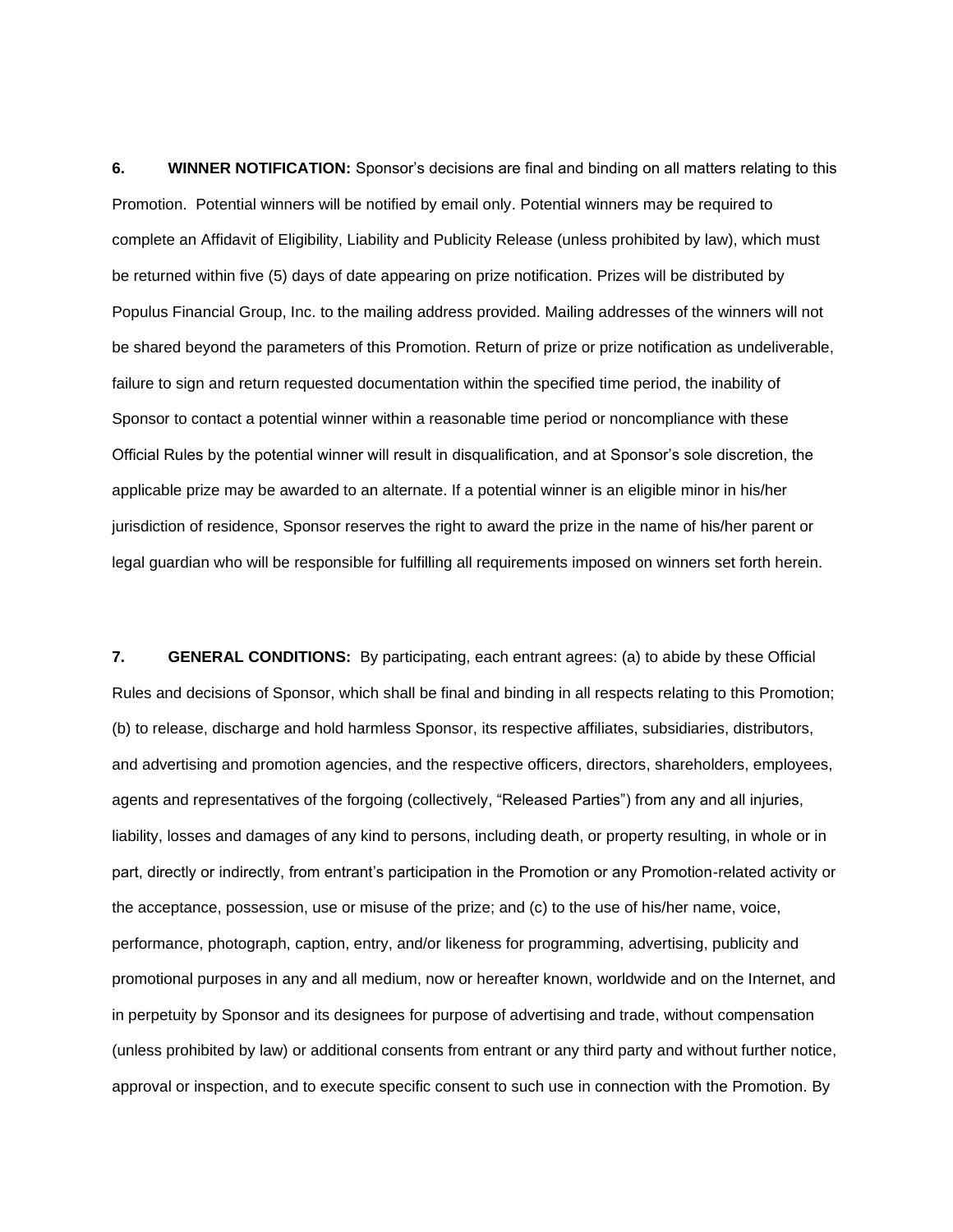participating, entrant also agrees not to release any publicity or other materials on their own or through someone else regarding their participation in the Promotion without the prior consent of the Sponsor, which it may withhold in its sole discretion.

**8. MISCELLANEOUS:** Released Parties are not responsible for lost, late, incomplete, damaged, inaccurate, stolen, illegible, delayed, misdirected, undelivered, or garbled entries, or for lost, interrupted or unavailable network, server, Internet Service Provider (ISP), website, or other connections, availability or accessibility or miscommunications or failed computer, satellite, telephone or cable transmissions, lines, or technical failure or jumbled, scrambled, delayed, or misdirected transmissions or computer hardware or software malfunctions, failures or difficulties, or other errors or difficulties of any kind whether human, mechanical, electronic, computer, network, typographical, printing or otherwise relating to or in connection with the Promotion, including, without limitation, errors or difficulties which may occur in connection with the administration of the Promotion, the processing of entries, the announcement of the prizes, or in any Promotion-related materials. Released Parties are also not responsible for any incorrect or inaccurate information, whether caused by site users, tampering, hacking, or by any equipment or programming associated with or utilized in the Promotion. Released Parties are not responsible for injury or damage to any person's computer related to or resulting from participating in this Promotion or downloading materials from or use of the website. Use of any device to automate or subvert entry is prohibited and any entries received by such means will be void. No photocopied, computer generated facsimiles, mechanically reproduced, or mass entries permitted, and any entries received by such means will be void. No software-generated, robotic, programmed, script, macro or other automated entries are permitted, and any entries received by such means will be void. Persons who tamper with or abuse any aspect of the Promotion or website, who act in an unsportsmanlike or disruptive manner or who are in violation of these Official Rules, as solely determined by Sponsor, will be disqualified and all associated entries will be void. Should any portion of the Promotion be, in Sponsor's sole opinion, compromised for any reason, including virus, worms, bugs, non-authorized human intervention or other causes which, in the sole opinion of the Sponsor, corrupt or impair the administration, security, fairness or proper play, or submission of entries, Sponsor reserves the right at its sole discretion to terminate the Promotion (or any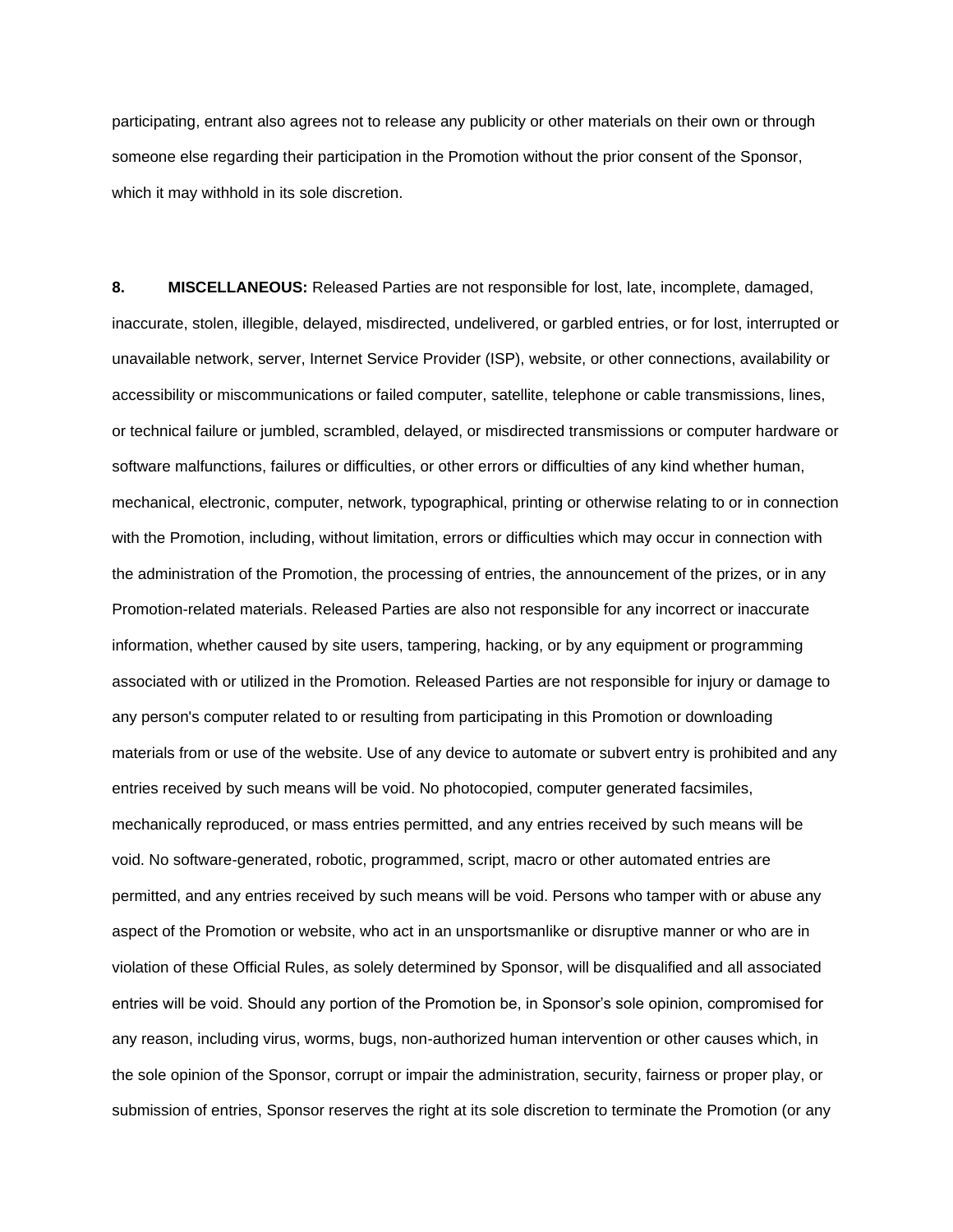portion of it ) for any reason. If Sponsor terminates the Promotion, Sponsor will pick the winner(s) in a random drawing from among all eligible, non-suspect entries received as of the termination date, or in such other manner as Sponsor, in its sole discretion, deems fair and appropriate under the circumstances. Sponsor will post notice of its action on Sponsor's website. Sponsor also reserves the right, in its sole discretion, to modify these Official Rules for clarification purposes without materially affecting the terms and conditions of the Promotion. Sponsor reserves the right to disqualify any individual from further participation in this Promotion if Sponsor concludes, at its discretion, that such person: (a) has attempted to tamper with the entry process or other operation of the Promotion, (b) has failed to comply with or has attempted to circumvent these Official Rules, (c) has committed fraud or attempted to undermine the legitimate operation of the Promotion, or (d) has acted toward Sponsor, any Sponsor affiliates, or any other entrant in an unfair, inequitable, annoying, threatening, disruptive or harassing manner. If a dispute arises regarding compliance with these Official Rules, Sponsor may consider, in its sole discretion, data reasonably available to Sponsor through information technology systems in Sponsor's control, but Sponsor will not be obligated to consider any data or other information collected from any other source. In the event Sponsor or Administrator is prevented from continuing with the Promotion by any event beyond its control, including, but not limited to, fire, flood, epidemic, earthquake, explosion, labor dispute or strike, act of God or public enemy, communications or equipment failure, utility or service interruptions, riot or civil disturbance, terrorist threat or activity, war (declared or undeclared), interference with the Promotion by any party, or any federal, state, or local government law, order, or regulation, order of any court or jurisdiction, or other cause not reasonably within Sponsor's and/or Administrator's control (each a "**Force Majeure**" event or occurrence), Sponsor shall have the right to modify, suspend or terminate the Promotion or prize. Released Parties make no warranty, guaranty or representation of any kind concerning any prize (or any portion thereof) and disclaim any implied warranty. Without limiting the generality of the foregoing, entrants agree that the Released Parties Sponsor's or any other Released Party's failure to enforce any term of these Official Rules shall not constitute a waiver of that provision. In the event that any provision of the Official Rules is determined to be invalid or otherwise unenforceable or illegal, the other provisions will remain in effect and will be construed in accordance with their terms as if the invalid or illegal provision were not contained herein.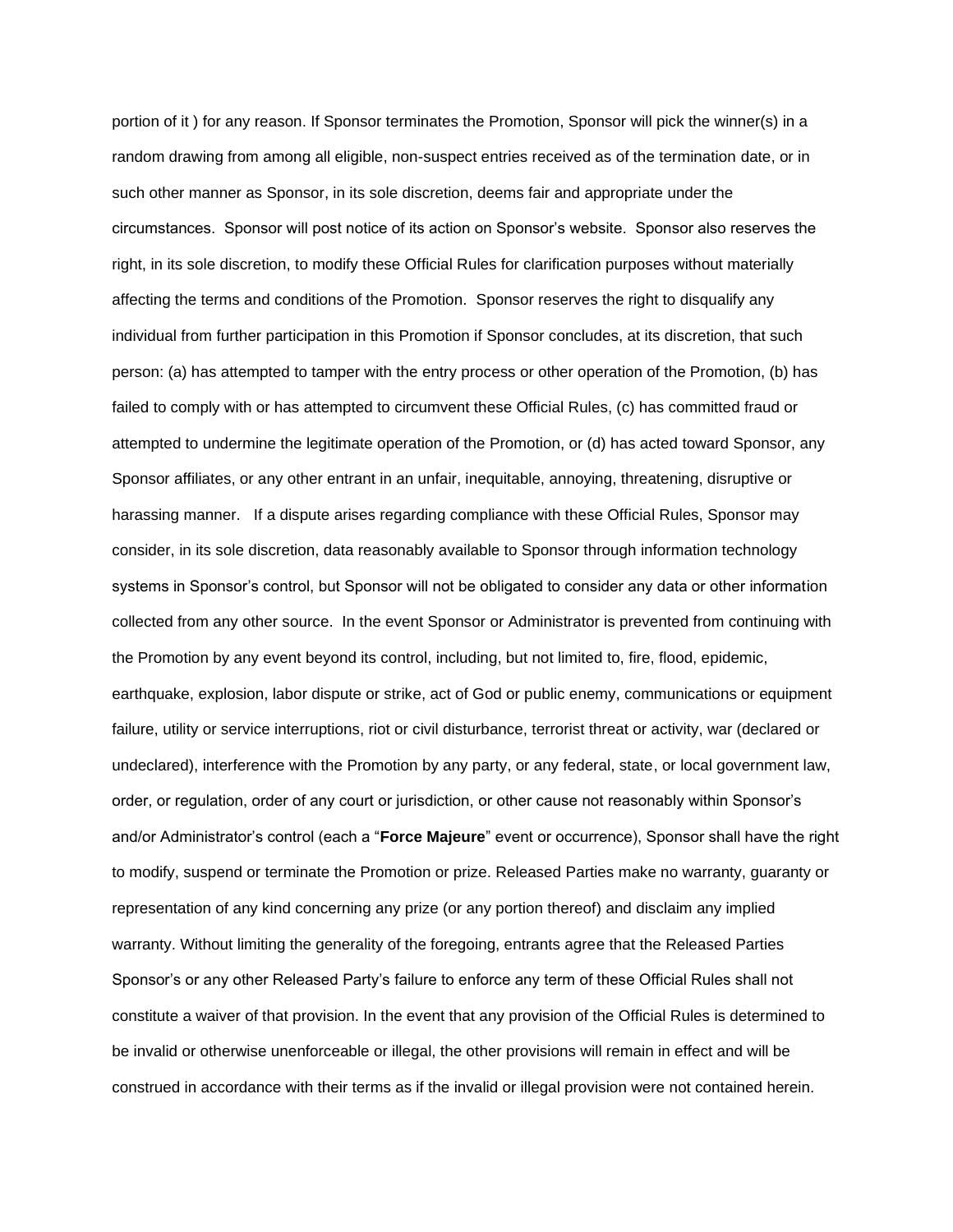Entrants agree to waive any rights to claim ambiguity of these Official Rules. Headings are solely for convenience of reference and will not be deemed to affect in any manner the meaning or intent of the documents or any provision hereof. In the event there is a discrepancy or inconsistency between disclosures or other statements contained in any Promotion-related materials, and the terms and conditions of the Official Rules, the Official Rules shall prevail, govern and control and the discrepancy will be resolved in Sponsor's sole and absolute discretion.

## **9. ARBITRATION:** EXCEPT WHERE PROHIBITED BY LAW, AS A CONDITION OF

PARTICIPATING IN THIS PROMOTION, PARTICIPANT (OR PARTICIPANT'S PARENT OR LEGAL GUARDIAN, IF A MINOR) AGREES THAT (1) ANY AND ALL DISPUTES AND CAUSES OF ACTION ARISING OUT OF OR CONNECTED WITH THIS PROMOTION, OR ANY PRIZES AWARDED, SHALL BE RESOLVED INDIVIDUALLY, WITHOUT RESORT TO ANY FORM OF CLASS ACTION, AND EXCLUSIVELY BY FINAL AND BINDING ARBITRATION UNDER THE RULES OF THE AMERICAN ARBITRATION ASSOCIATION AND HELD AT THE AAA REGIONAL OFFICE NEAREST THE PARTICIPANT; (2) THE FEDERAL ARBITRATION ACT SHALL GOVERN THE INTERPRETATION, ENFORCEMENT AND ALL PROCEEDINGS AT SUCH ARBITRATION; AND (3) JUDGMENT UPON SUCH ARBITRATION AWARD MAY BE ENTERED IN ANY COURT HAVING JURISDICTION. UNDER NO CIRCUMSTANCES WILL PARTICIPANT BE PERMITTED TO OBTAIN AWARDS FOR, AND PARTICIPANT HEREBY WAIVES ALL RIGHTS TO CLAIM, PUNITIVE, INDIRECT INCIDENTAL OR CONSEQUENTIAL DAMAGES, OR ANY OTHER DAMAGES, INCLUDING ATTORNEYS' FEES, OTHER THAN PARTICIPANT'S ACTUAL OUT-OF-POCKET EXPENSES (I.E., COSTS ASSOCIATED WITH PARTICIPATING IN THIS PROMOTION), AND PARTICIPANT FURTHER WAIVES ALL RIGHTS TO HAVE DAMAGES MULTIPLIED OR INCREASED.

**10. CHOICE OF LAW:** All issues and questions concerning the construction, validity, interpretation and enforceability of these Official Rules, or the rights and obligations of participant and Sponsor in